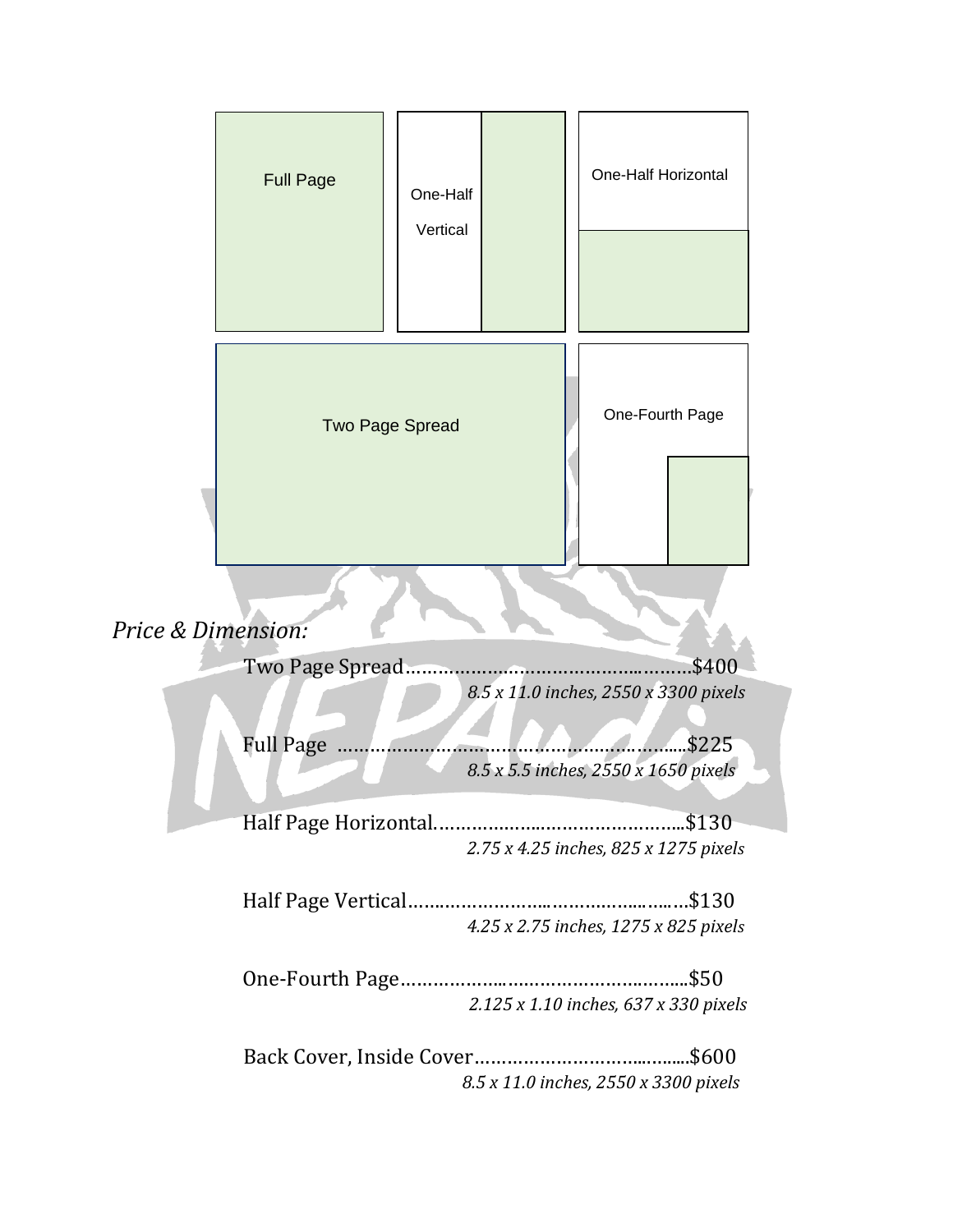## *Insertion Order*

Complete this form to place a printed Advertisement within NEPAudio's 2021 Magazine.

| Contact Info:                                                      |                                                                       |
|--------------------------------------------------------------------|-----------------------------------------------------------------------|
|                                                                    |                                                                       |
|                                                                    |                                                                       |
|                                                                    |                                                                       |
| City, State, Zip:                                                  |                                                                       |
|                                                                    | Email:                                                                |
| <b>Insertion Details</b>                                           |                                                                       |
| Ad Format:                                                         |                                                                       |
| (As illustrated with pricing on the following page)                |                                                                       |
| <b>Two Page Spread</b><br><b>Full Page</b><br><b>Half Vertical</b> | <b>Half Horizontal</b><br>One-Fourth Page<br>Cover Page (Inside/Back) |
|                                                                    |                                                                       |
| abide by the terms and conditions of the agreement.                |                                                                       |
|                                                                    |                                                                       |
| Signed:                                                            |                                                                       |

Position: \_\_\_\_\_\_\_\_\_\_\_\_\_\_\_\_\_\_\_\_\_\_\_\_\_\_\_\_\_\_\_\_\_\_\_ Date: \_\_\_\_\_\_\_\_\_\_\_\_\_\_\_